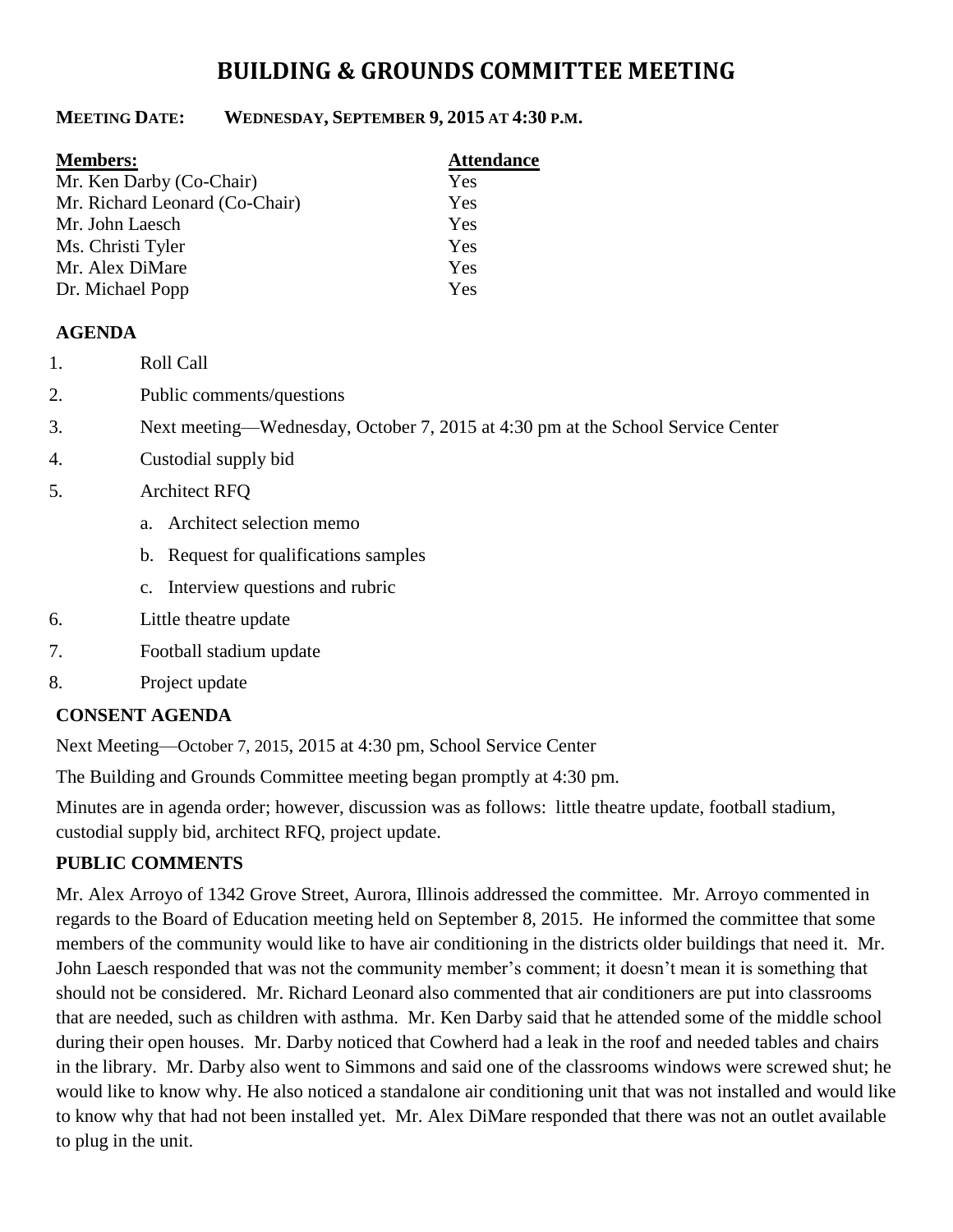### **ACTION ITEMS**

- 1. Motion to award the custodial supply bid to the following vendors:
	- a. Valdez Enterprises
	- b. North American
	- c. PCS
	- d. HP Products
	- e. Pyramid
	- f. Mayfair
	- g. RLD

Mr. John Laesch asked if we would test the products first, and if samples were available. He also wanted to be sure if there was an issue regarding the delivery of products, it would be rectified. Ms. Christi Tyler confirmed that the bid becomes the contract, and delivery problems have been addressed. Mr. Alex DiMare informed the committee that he has spoken to all of our current and future vendors and informed them of District 131's expectations. Ms. Tyler added that all contracts will expire in June 2016. Mr. Richard Leonard asked what the two columns represent, Ms. Tyler answered one is the per case price and the other is the individual price.

## **INFORMATIONAL**

2. Architect RFQ. Ms. Tyler reviewed the process for moving forward with the architect RFQ. An outline provided by District 131's attorneys was presented on the process.

- a. Post notice in the paper for statement of qualifications for firms
- b. Evaluate firms and choose top three
- c. Rank firms
- d. Start negotiations with top firm

Ms. Tyler informed the committee that the law was very clear involving fees; fees cannot be discussed until stage four. Mr. Laesch commented that one of the samples provided did include fees. Ms. Tyler said she would check on that. Mr. Laesch said, "So we basically boil it down to three and then talk about price." Ms. Tyler replied, "Right." Mr. Leonard asked, "So we are not selecting them to save money, we're selecting a particular contractor; so we don't know if they are cheaper or not. It seems like an odd way of doing it, but if that's the law, that's the law." Mr. Leonard then asked Mr. Laesch, "That's what you wanted to do wasn't it? Basically you wanted to save money?" Mr. Laesch replied the process is you are going to look at the fee structure that they have. Mr. Leonard asked Mr. Laesch, "Is the reason you asked to change architects to save money, is that it, the fee structure?" Mr. Laesch replied yes. Mr. Leonard responded that we won't even know that until we change. Mr. Laesch responded no you get to choose three. Ms. Tyler added that money is not discussed until negotiations start with the final three firms. These three firms are then ranked based on their qualifications. Ms. Tyler informed the committee that she surveyed the surrounding districts on their architect fees. Cordogan and Clark are charging us 5% based on the project. West is paying 7 to 8%, 204 is paying 6% and larger projects are a flat rate, Batavia depends on the scope of the work , the higher priced job the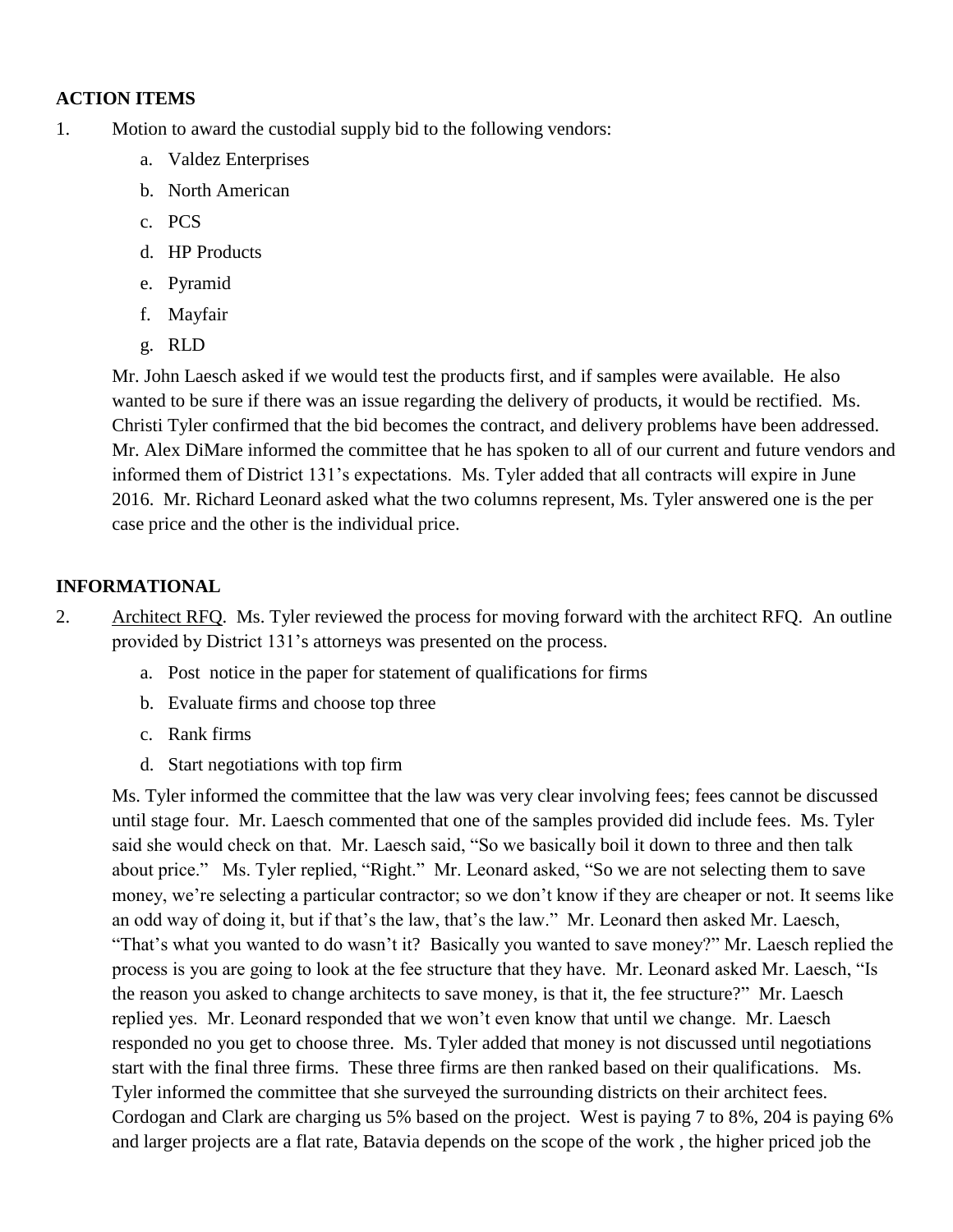lower the percent. Mr. Ken Darby asked if Cordogan had reduced their fees since we started talking about going to bid. Ms. Tyler replied yes they were at 6% but she thought they changed their fee before this started. Mr. Laesch replied, "They were at 6 and 4, and charging a construction management fee, and hired a general contractor and a person who was in your position was also somewhat playing the role of watching over projects, that's excessive. My problem with them is also their close political relationships; and I'm going to be frank, I think that we have a problem, when there is not much independence and the people who are telling what we have to do are also the people that are profiting on it." Mr. Laesch stated that the RFQ should be tailored to what we want/need, including legal liability, board meetings, and specific needs of the track and field project. Ms. Annette Johnson spoke from the audience, and stated that in light of Cordogan and Clark coming down in price, which was the board's main concern, she felt the discussion needed to go to the whole entire board. She expressed that Cordogan and Clark knew the history with the district and its buildings and they have come down in price while the surrounding districts are paying more. Mr. Laesch responded by saying that its price and relationship with him. Mr. Leonard added that if it's not broken don't fix it. It was agreed that this would be discussed at the next board meeting on September 21, 2015 with the board as a whole.

3. Little Theatre. Mr. Craig Welter from Cordogan and Clark addressed the committee in regards to the progress on the mechanical replacement bid for the little theatre. The bid was released on September 8, 2015 and will be closed on September 23, 2015.

*Mechanical upgrade*: The bid includes replacement of the unit that services the Little Theatre, and the replacement of the unit that services both sides of the hallway for administration. The issue is moisture being created by the units, the new system will be adjusted to be electric and run year round versus being on a boiler, which is shut down in the summer. The budget was updated to identify contaminated space and duct work, budget is currently under \$200,000 for equipment, installation, duct work balancing, and electrical modifications required. Mr. Darby asked what the contingency is for. Mr. Welter replied it was for any surprises that might occur while working with the existing space; a 10% contingency allows identifying issues that may pop up during construction. Mr. John Laesch wanted to confirm that this is still the HVAC side and not the remodel. Mr. Laesch also wanted to confirm the scope of the work was for taking the ceiling down and replacing the ductwork between the little room and the little theatre or were they going all to the front. Mr. Welter confirmed no, this was strictly for the little theatre. Mr. Welter also clarified this would be lined ductwork, which is more expensive. Mr. Laesch asked, "What do you mean lined ductwork?" Mr. Welter replied it was lined to reduce the sound. Mr. Laesch asked if the ductwork needs to be replaced and if there was mold in the ductwork, since he did not see that report. Mr. Welter replied yes. DiMare added a second mold report was done just for the ductwork and there is mold in the insulation. He also confirmed there was no asbestos. Mr. Laesch asked if District 131 staff would be doing the demolition work, and what would be involved. Mr. DiMare responded District 131 staff would be removing the handlers but not the ductwork. Mr. Laesch asked who would be removing the ductwork; Mr. Welter replied that would be included in the bid price. Mr. DiMare added that the District was looking to see if the ductwork could be cleaned instead of replaced; but has not been able to find a company to do this yet. Mr. DiMare added that the District would be applying for the energy grant. Ms. Christi Tyler confirmed District 131 has applied to use the life safety grant funds through ISBE. Mr. Laesch asked what the 20% profit/overhead was for, and if there was anticipation of a markup. Mr. Welter replied the first line was for labor and equipment costs. A small project may have a higher cost due to the complexity of the project, but he anticipates bids coming in lower. Mr. Laesch asked if volunteer help could be used. Mr. Richard Leonard asked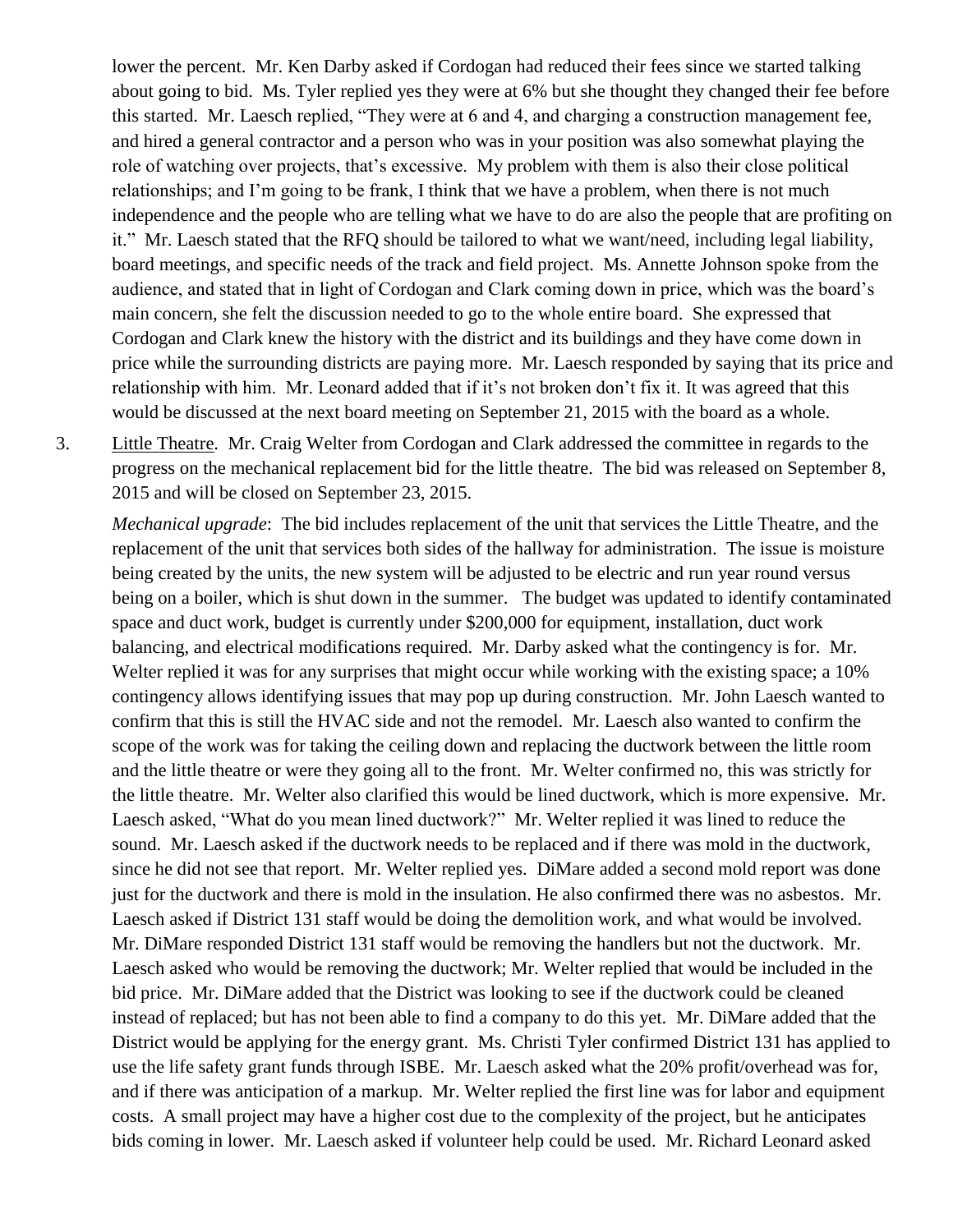how much of the work would be done in-house. Mr. DiMare replied managing the project, removal of the equipment, seats, and ceiling. Mr. Leonard asked if we would run into overtime and if we were caught up with work tickets. All committee members would like an honest assessment of work tickets. Mr. Darby asked if we still had a building trades program. Mr. DiMare and Ms. Tyler replied yes. Mr. Laesch would like to know what the liability is in having volunteers or the building trades program assist with the demolition. Ms. Tyler responded she would look in this.

*Renovation*: A walk-thru of the little theatre was performed with the principal and theatre head. The numbers presented are to bring the little theatre to today's standards. The newer bulbs will be reused. The ceiling will be replaced with mid-level acoustical ceiling to absorb sound. The floor will be painted similar to the big auditorium; the aisle carpet will be replaced. Doors and hardware would also be replaced to mimic the big auditorium. The curtain needs to be replaced to correct size and flame retardant along with general painting of the space and stage floor. Acoustic sidewall panels will be installed, and the mirrors will be replaced to proper size. There is a little room behind the stage that needs to have proper airflow; the projector screen needs to be replaced as well the house lighting and cat walk lighting with led bulbs.

Mr. Laesch asked if the new equipment that was recently purchased had been subtracted from the bid. Mr. Welter replied this was above and beyond that. Mr. Darby wanted to know what items on the bid list can have three quotes in order to receive the lowest price possible. Mr. Welter stated he would work with Mr. Truckenbrod and Mr. Ross Wheeler to see what items can be quoted out. Mr. Leonard asked if the project would be completed by April 4, 2016, and if there was money in the budget. Mr. DiMare replied that date was set by the principal but he did not see the project being completed by that date. Ms. Tyler and Mr. DiMare confirmed that \$500,000 has been budgeted. Mr. Darby asked if the building and trades class could assist with the renovation, since he does not want the maintenance department falling behind on work tickets. We have buildings that need constant care; Mr. Leonard agreed that maintenance should not be performing construction. Dr. Popp added that we could not commit the buildings and trades class since we did not know what the curriculum applications were currently, but we could ask. Mr. Darby said that some of the items can be whittled down before bringing this back to the board as a whole. Ms. Kirsten Strand spoke from the audience and voiced concern about delaying the process another month. She asked if there was something that could be happen to bring this forward to discussion. Mr. Laesch responded that the list can be tightened up and brought to the board as a whole. Ms. Tyler added that if Mr. Truckenbrod had a list of items we could have the purchasing agent work on obtaining quotes. Mr. Welter reminded everyone that the schematics/estimate provided were just an estimate. Dr. Popp asked what the timeline was. Mr. DiMare replied the process can get started in mid to late October and then potentially 10 weeks from there. It was agreed that this would be discussed at the next board meeting on September 21, 2015 with the board as a whole.

4. Football stadium. Mr. DiMare stated that the ROE had performed their annual inspection of sports facilities. They looked at our stadiums and basketball hoops. The ROE gave a list of things that should be done such as stadium seats and supports be scraped and painted to be brought up to standards. A lead paint analyses was done last year and it was discovered there was lead paint; this would need to be abated. In 2013 in order to have this scraped and abated it would cost between \$200,000 - \$400,000. The track and the soccer field do not meet IHSA requirements. The football field needs to be wider; the existing out of bounds is only 6 to 10 feet on one side. Mr. Laesch stated that he felt that we should go out to bid for architect services before discussing this subject any further. The options of repairing, replacing or relocating the football stadium were briefly discussed. Mr. Darby would like to know from